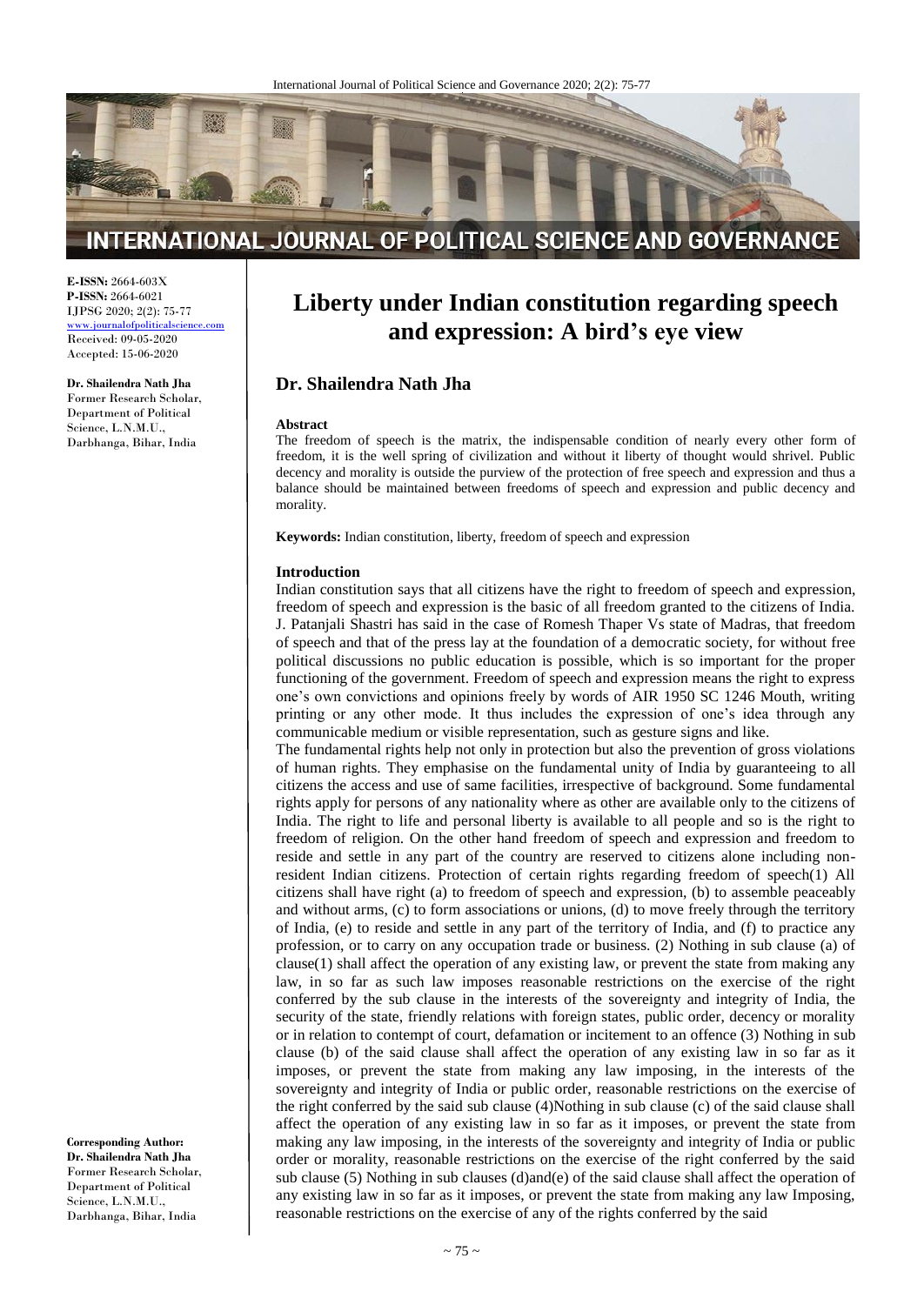sub-clauses either in the interests of the general public or for the protection of the interests of any scheduled tribe $(6)$ Nothing in sub clause (g) of the said clause shall affect the operation of any existing law in so far as it imposes, or prevent the state from making any law imposing. In the interests of the general public, reasonable restrictions on the exercise of the right conferred by the said sub–clause and in particular, nothing in the said sub-clause shall affect the operation of any existing law in so far as it relates to, or prevent the state from making any law relating to, (i) the professional or technical qualifications necessary for practicing any profession or carrying on any occupation, trade or business or (ii) the carrying on by the state, or by a corporation owned or controlled by the state, of any trade, business, industry or service.

Article 19(1) (a) of the Indian constitution provides "that the citizens shall have the right to freedom of speech and expression Article 19(2) as originally enacted said that nothing in sub-clause (1) shall affect the operation of any existing law in so far as it relates to, or prevents the state from making any law relating to libel, slander, defamation, contempt of court or any matter which offends against decency or morality or which undermines the security of or tends to overthrow, the state". This sub-Article was retrospectively amended by the constitution(first Amendment) Act, 1951 which says that "nothing in subclause (a) of clause (1) shall affect the operation of any existing law, or prevent the state from making any law, in so far as such law imposes reasonable restrictions on the exercise of the right conferred by the said sub- clause in the interests of the security of the state, friendly relations with foreign states, public order, decency or morality, or in relation to contempt of court, defamation, or incitement to an offence". Since the first Amendment to the U.S Constitution has been referred to by our supreme court in considering Article 19 (1) (a) the relevant part of that Amendment is mentioned as follows: "congress shall make no law.. abridging the freedom of speech, or of the press". Since Article 19 (1) (a) does not write the freedom of the press it was early settled by judicial decisions that freedom of speech and expression includes freedom of the press and circulation. For example in Romesh Thapper state of madras [1] it was decided that "… there can be no doubt that freedom of speech and expression includes freedom of propagation of ideas, and that freedom is ensured by the freedom of circulation. Liberty of circulation is as essential to that freedom as the liberty of publication. Indeed, without circulation, the publication, the publication would be of little value".

Further, Justice Bhagwati in Express Newspapers (private) Limited v. Union of India observed that there was a paucity of authority in India on the nature, scope and extent of the fundamental right to the freedom of speech and expression and he added"… the fundamental right to the freedom of speech and expression enshrined in… our constitution is based on (the provisions in) Amendment I of the constitution of the United state ….. and it would, therefore, be legitimate and proper to refer to those decisions of the supreme court of the United state of America in order to appreciate the true nature, scope and extent of this right in spite of the warning administered by the court against use of American and other cases [2].

It is argued that the provision of the two constitutions concerning freedom of speech and expression are essentially

different the difference being made by provisions in our constitution for preventive detention which have no counterpart in the United States constitution. The first Amendment to the United States constitution enacts an absolute prohibition, so that a heavy burden lies on anyone transgressing it to justify such transgression. Further, since the Amendment provides no exception, it is not surprising that exceptions have had to be evolved by judicial decisions which have limited the scope of such exceptions with increasing stringency. But the position in India is different. The right to the freedom of speech and expression, and the limitations on that right, are contained in Article 19 (1) (a). It has been rightly observed that to say that a thing is constitutional, is not to say that it is desirable <sup>[3]</sup>. Hence, to opine that restraints on the freedom of speech and expression are permissible under our constitution is not to say that any particular restraint is desirable or ought to be imposed. The freedom of thought and expression, and the freedom of the press, are not only valuable freedoms in themselves, but are basic to a democratic form of the government which proceeds on the theory that problems of

Government can be solved by the free exchange of thought and by public discussion. An argument for freedom of thought, speech and expression is not necessary, nor is it necessary to refer to classic pleas for the liberty of thought to show that restraint on the freedom of thought "hinders and retards the importation of our richest merchandise truth". The high value attached to this freedom in the Indian constitution can, therefore, be taken as the basis of any discussion the subject. But the "innovation of constitutional liberties as part of the strategy for overthrowing them presents a dilemma to a free people", [4] a dilemma which has produced a sharp conflict of judicial opinion in the United States, as will presently appear. The Indian constitution has resolved this dilemma by providing that even freedom of speech must yield to public order.

The freedom of speech guaranteed by Article 19(1)(a) is subject to reasonable restrictions in the interest of decency or morality. Indecent exposure and indecent publications are misdemeanours at common law  $\left[5\right]$  section 292 of the penal code make it an offence the possess obscene publications for purposes of sale or to sell such publication. It was introduced by the obscene publications Act, 1 to give effect to Article of the International convention for the suppression of Traffic in obscene publications signed by India in 1923 at Geneva. In the supreme court section 292 was impugned as villating Article 19 (1) (a) by one Ranjit D. Udeshi who was convict under it for being in possession for purposes of sale "Lady Chatterley's Louer" (Unexourgated ediction) and for selling a copy of it. In rejecting his argument  $[6]$  the court approved the test laidown in Hicklin's case and observed that section 292 was valid as did not go beyond "obscenity" which fell directly within the words "public decency or morality" written in Article 19(2). On the same ground section 3(6) press (objectionable matter) Act, 1951, in so far as it includes words which may be grossly indecent, scurrilous or obscene and sections 4 and 6 were upheld as falling under Article 19(2)<sup>[7]</sup> Likewise, in shanker & co. v. state of madras <sup>[8]</sup> (objectionable matter) Act, 1951, was observed not to violate Article 19(a) and (g) the court adopting the test of obscenity laiddown in Hicklin's case.

Further, the freedom of speech is subject to reasonable restrictions imposed on such freedom by law relating to defamation. In view of this express provision contained in